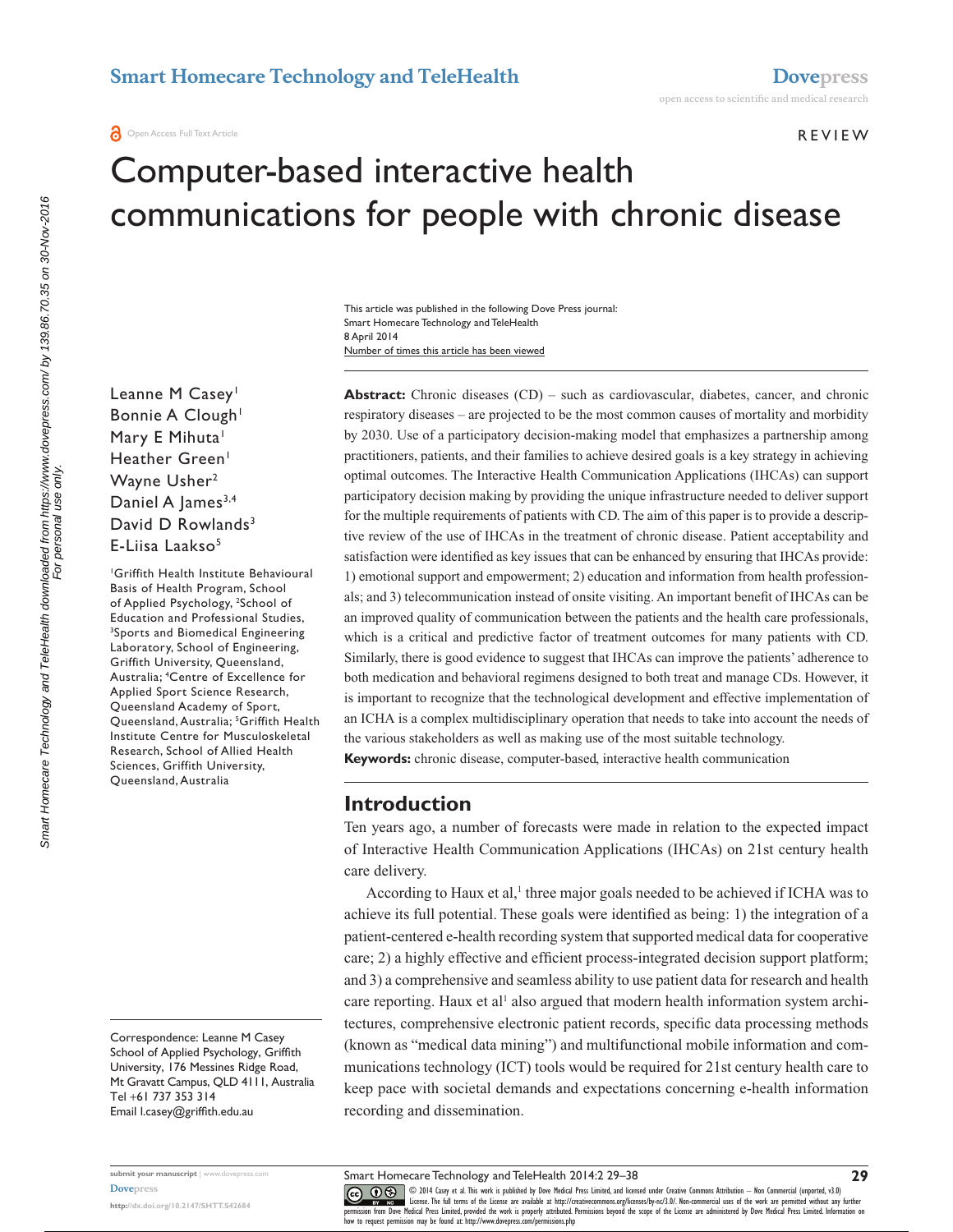**[Dovepress](www.dovepress.com)**

In this paper, we examine the extent to which these goals and expectations have been met in the area of chronic diseases (CD) by summarizing current developments in computerbased interactive health care and investigating the impact of this form of health care upon people with CD. A discussion of the participatory decision-making model in health care is provided, with reference to the treatment of CD. As CDs are a largely heterogeneous group of conditions, rather than providing an exhaustive review of the IHCAs currently available for each condition, we focus on the overall patient perceptions of these interventions, acceptability and satisfaction, and patient adherence to the IHCA interventions. We also examine the challenges in effective implementation of interactive computer delivery. Thus, a more transdiagnostic approach was utilized throughout this review, which is designed to provide a descriptive summary of the current state of research in this field. Similarly, this review examines the range of technologies that are now available rather than limiting the focus to one specific type of technology. Our aim is to provide an overview of this emerging area, to stimulate research and clinical practice.

# **Participatory decision-making model in health care**

Approximately 80% of the CDs around the globe are from cardiovascular, diabetes, cancer, and chronic respiratory diseases.2 Death rates are rising rapidly and are projected to be the most common causes of mortality and morbidity by 2030. Some 125 million Americans are living with one or more CDs, such as diabetes, heart disease, or lung disorders.<sup>2</sup> In Australia, CD currently contributes to around 70% of the total burden of illness and injury.<sup>3</sup>

Chronic diseases "involve the total human environment for supportive care, maintenance of function, and prevention of further disability".4 Given the nature and complexities in treating and managing such diseases, there is a shift toward adopting a participatory decision-making (PDM) model as the preferred model of health care delivery in the early twenty first century.<sup>5</sup> The critical components of such an approach are "the partnership among practitioners, patients, and their families … to ensure that decisions respect patients wants, needs, and preferences and solicit patients' input on the education and support they need to make decisions and participate in their own care".<sup>6</sup> Importantly, the PDM model is associated with better outcomes in patients with a CD.<sup>7</sup>

Many health professionals are embracing modern ICT platforms in an attempt to strengthen the PDM model as the preferred model of treatment in the clinical encounter and

to address and to provide support for the multiple requirements of patients with CD. Accordingly, a recent review of outcomes associated with IHCAs found improvements in users' knowledge, social support, health behaviors, clinical outcomes, and self-efficacy.<sup>11</sup> Modern communication technologies are giving rise to what is more commonly referred to as "mobile health" or "m-health". Underpinning such a delivery model are technologies, which include the Internet, email, software appli-

cations, playing media, iPhones, smartphones, BlackBerrys, various Android phones, PC tablets, phablets, health Apps, and wireless monitoring devices (eg, MedApps [Alere™ Connect, Scottsdale, AZ, USA] and Toumaz [Toumaz Group, London, UK]).

treatment of CD.8,9 E-health strategies need to be formulated to respond to the specific target population, reflecting the existing CD demography and neighborhood socioeconomic characteristics.10 IHCAs provide unique infrastructure needed

Such mobile wireless communication technologies share a common thread and goal whereby they simplify the human–computer interface by creating a more streamlined process. Such e-platforms when bundled with innovative technologies, such as health applications, smartphones, and PC tablets, will create environments that will be, as Boulos et al<sup>12</sup> predicted, useful to the medical- and health-related professions. The extent to which mobile health is impacting on twenty first century health care delivery is evident by recent research predicting that "the number of mobile health care and medical apps downloaded will reach 142 million globally by 2016". 13

E-health technologies are heightening participatory models and making them a more acceptable part of clinical practice by creating e-platforms where health care delivery integrates a number of emerging health technologies. The underpinning commonalities of these e-health technologies are their unique ability to link relevant services and data storage capabilities, which collectively promotes networkability, multimodalities, interactivity, and usability.14 Mobile platforms are powerful enablers that can be used to provide education and feedback about the treatment and/or rehabilitation process being undertaken while allowing interventions to be undertaken where required.<sup>15-17</sup> In an early example of how IHCA can be used to affect lifestyle behaviors, Hurling et al18 tested an Internet, email, and mobile phone behavior change system to deliver an automated physical activity program in a randomized controlled trial (RCT) of healthy adults and measured the accelerometer data and self-reports of physical activity. The authors found that use of the behavior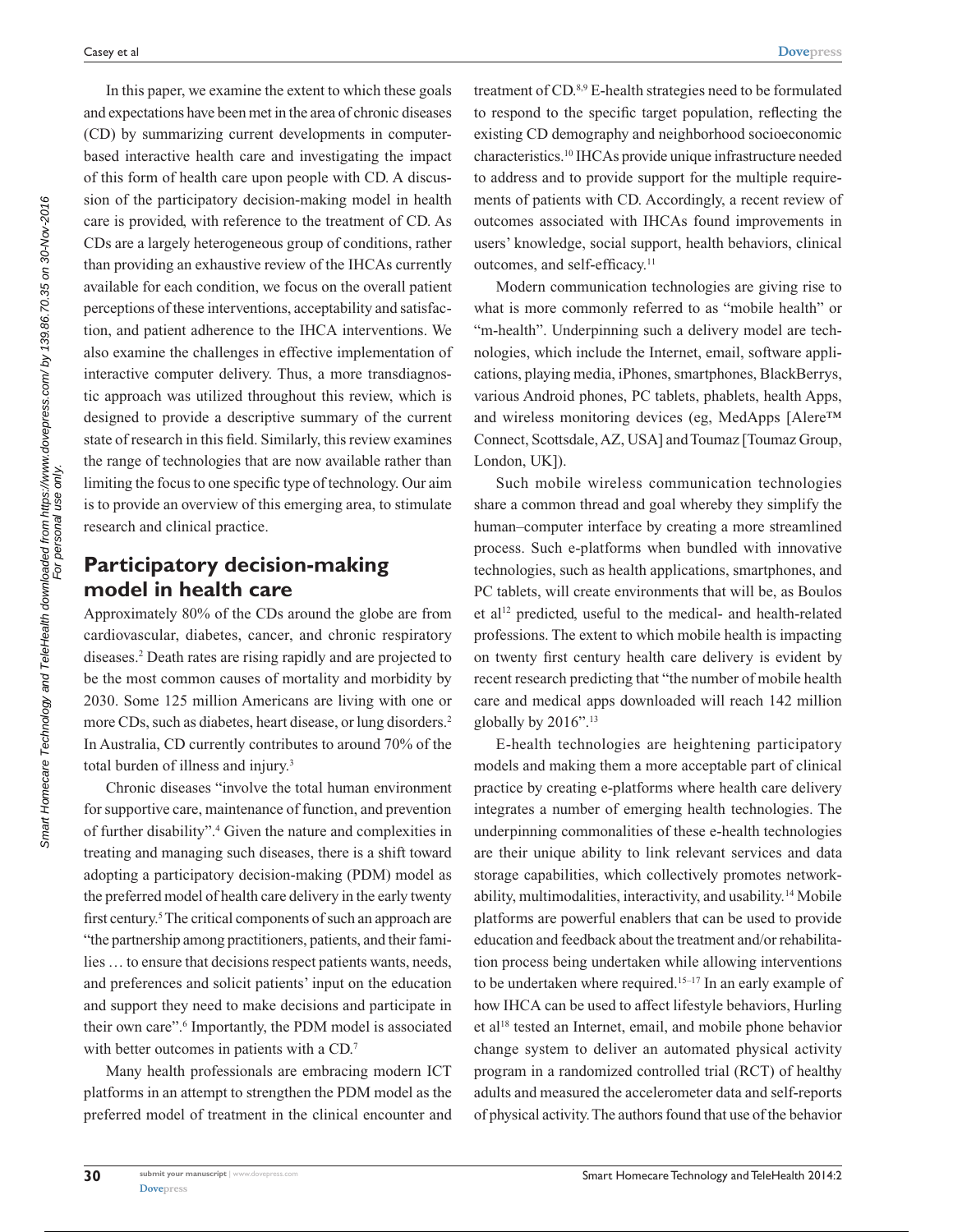change system significantly increased and maintained the level of physical activity in the intervention group compared with the control group. There was also significantly greater perceived control and intention/expectation to exercise and a greater loss of percentage of body fat in the intervention group compared to the control group.

Furthermore, Rolim et al<sup>19</sup> identified that for the successful integration of modern health technologies into future health care environments, there will need to be a number of considerations given to the current health care ecosystem concerning institutional policies, practices, and infrastructure. Accordingly, Rolim et  $al<sup>19</sup>$  have suggested a number of considerations to enhance the successful adoption of health technologies. These include: 1) the collection of patient's vital data; 2) network flexibility; 3) security of use and integration; 4) high levels of privacy for patient and health professional; 5) compatible with other computing devices; 6) high levels of reliability; 7) able to be applied to both large and small health care settings; and 8) inexpensive, low-profile computing devices.

## **Patient perceptions of acceptability, satisfaction, quality of life**

To reap the benefits of IHCAs in CD, it is important to consider the consumers' perceptions of these technologies. Patient acceptability and satisfaction are key issues, together with patient-reported outcomes, such as health-related quality of life (HRQOL).

Acceptability of technology in relation to health can be defined in terms of intention or willingness to use the technology and actual use or adoption of the technology.<sup>20</sup> Several models have been proposed regarding the acceptability of information technology. Adapting from earlier work, Davis<sup>21</sup> developed a technology acceptance model, which posited that perceived usefulness and ease of use influence intention to use a technology, which consequently influences actual use of the technology. Davis $21$  later expanded this model to include the additional predictors of performance expectancy, effort expectancy, social influence, and facilitating conditions, as outlined in the Unified Theory of Acceptance and Use of Technology.22 Their tests of the model also showed that moderators of intention included age, sex, experience with the technology, and the voluntariness of use.22 These two models were further adapted by other authors in a health context as the patient technology acceptance model, which was developed to understand acceptability of health technology for older adults with CD.23 This model included additional variables, grouped

as patient-centered factors, attitudes toward technology, computer anxiety, computer self-efficacy, and perceived behavioral control.

An important theme that has emerged from empirical studies on the consumer acceptability of ICT in health care is that consumer perceptions depend highly on the frequency of ICT use.24 Furthermore, such perceptions are generally based on how well the technology provides: 1) emotional support and empowerment; 2) education and information from health professionals; and 3) telecommunication instead of onsite visiting.25

To date, a number of studies have evaluated patient acceptability of ICT in health care management in individuals with CD. One such study that assessed the acceptance of a computerized counseling program for facilitating physical activity in individuals with CD found that the overall acceptance of the program was good but patient perceptions about the usefulness of the tool varied.<sup>26</sup> Another study assessing the feasibility, functionality, and usability of a patient-led cancer care web platform found that patients perceived the website as useful, but many found it too complex to use.27 Issues regarding difficulty of use, low self-efficacy, and anxiety related to the use of a home telecare management system have been reported in patients with congestive heart failure and chronic obstructive pulmonary disease.<sup>28</sup> The patients' perceptions of the usefulness of electronic medical records have also been evaluated in patients with chronic inflammatory bowel disease and the results indicated that providing access to Internet-based electronic medical records had little usefulness to patients on its own, without being actively made useful in conjunction with health care professionals.29 These findings indicate that for patients to gain positive perceptions of ICT use in their health care management, the technologies must be useful and userfriendly, which ought to be considered in the development and implementation of ICT systems.

Mobile platforms can also enhance the delivery of existing rehabilitation services that have proven efficacy but poor participation rates. For example, Varnfield et al<sup>30</sup> tested a smartphone and web application (the Care Assessment Platform), combined with telephone mentoring to enhance outcomes of cardiac rehabilitation, and identified that the IHCA was practical and easy to use, with very high average rates (above 90%) for compliance, indicated by the usage of the device to collect the most data, except alcohol intake and smoking. Given that alcohol intake and smoking are critical factors in the development of CD, the technology and its method of application requires further work. However, in an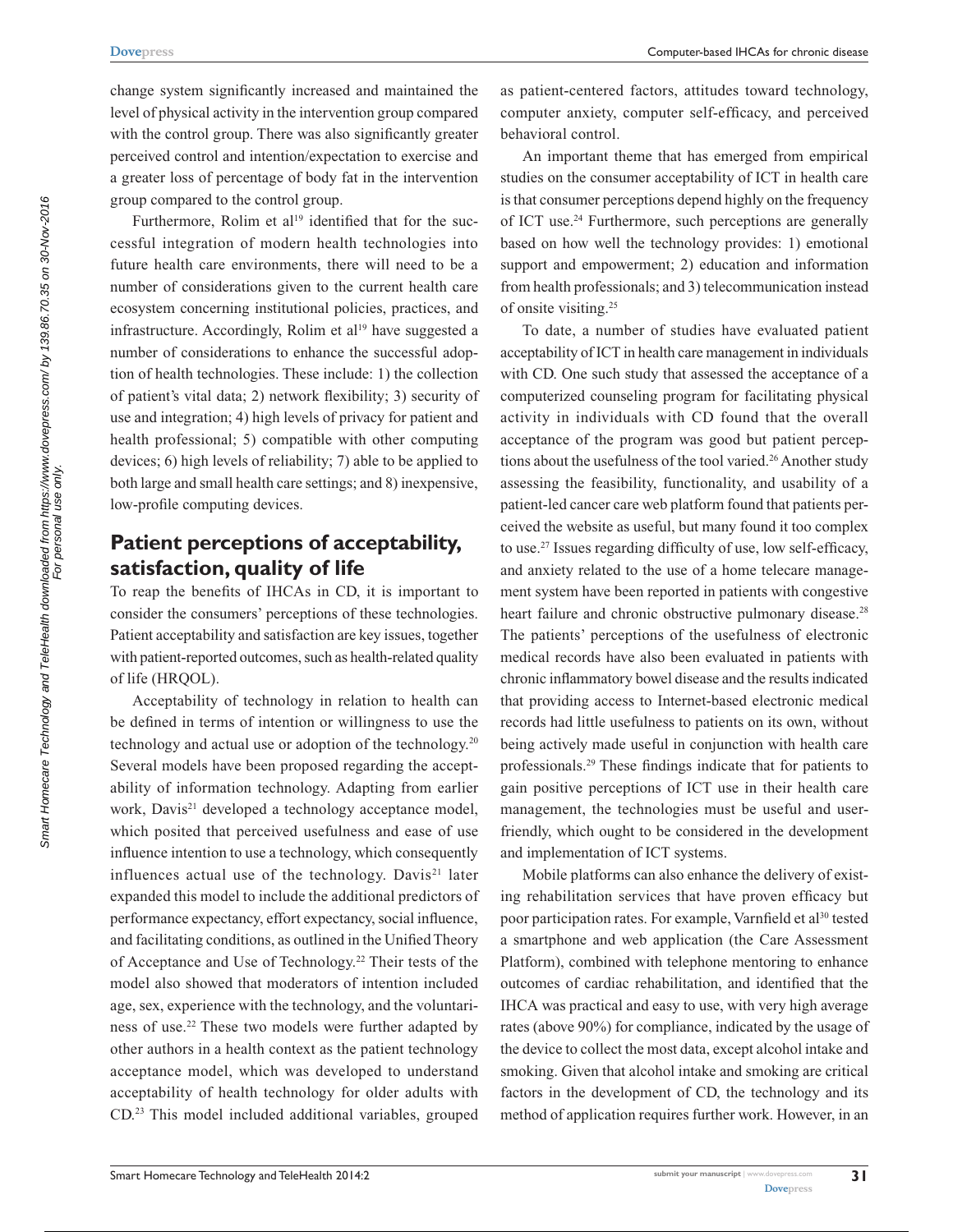RCT of the intervention, the Care Assessment Platform was demonstrated to be marginally more cost-effective than the traditional rehabilitation approach.<sup>31</sup>

Patient satisfaction is another important outcome measure to consider when assessing patients' perceptions of IHCAs, and it is also an important indicator for measuring the quality of health care.<sup>32</sup> Patient satisfaction is a multidimensional construct that evaluates a variety of patient expectations and experiences, including patient expectations as consumers, patient views about the information, and the communication they receive related to their condition, perceptions about the provider's competence and caring, and the coordination and integration of the care received.<sup>33,34</sup> There is evidence suggesting that the integration of IHCAs in health care has the ability to improve patient satisfaction,<sup>35-37</sup> but most of the research has assessed patient satisfaction in private practices or hospital settings and with single technology systems.<sup>34</sup>

There appears to be a gap in the literature – with little research having been conducted – that evaluates the use of telehealth outside health care settings, which is a critical aspect of health care for chronically ill patients. There is the capacity for future research to assess patient satisfaction related to IHCAs at home, because this has the potential to improve overall quality of care in this clinical group.

A finding that may seem counterintuitive is that one of the most discernible benefits acquired from IHCAs may be an improved quality of communication between the patients and the health care professionals, which is a critical and predictive factor of treatment outcomes for many patients with CD.<sup>38</sup> Having an increased accessibility to health professionals by using interactive communication systems, such as messaging, the Internet, and teleconferencing, provides consumers with additional medical support. As a result, these patients and their caregivers have reported increased feelings of security and safety<sup>39</sup> and increased feelings of wellness to help them achieve a functioning daily life.40 It would be expected that these outcomes would also be associated with increased patient satisfaction.

Another aspect to consider regarding patient-reported outcomes is the potential impact of IHCAs on HRQOL. In chronically ill patients, HRQOL is viewed as subjective, multidimensional, dynamic, and includes aspects of physical, psychological, and social function.41,42 Patients at home using IHCAs have expressed an increased sense of independence and autonomy in managing their own illnesses, which has been shown to decrease levels of distress and depression and to improve the overall quality of life.<sup>43</sup>

#### **IHCAs to increase patient adherence**

IHCAs have also been investigated as a method for increasing patient adherence to treatment programs. Adherence may be thought of as the extent to which a person's behaviors follow the advice given by health care professionals.<sup>44-46</sup> This can include entering a treatment program, maintaining a treatment program, keeping aftercare appointments, modifying behaviors and lifestyle, and taking prescribed medications.<sup>46,47</sup>

Problems with adherence can often lead to poorer clinical outcomes.48 Although adherence to medications has been estimated at approximately 50%, adherence with behavioral regimens is often even lower.<sup>48</sup> Aside from poorer treatment outcomes, low client adherence can also result in a poor use of resources, staff and patient time, and increased costs associated with treatments.47

Increasing patient adherence to treatment processes is a complex issue. Although many theories and models of adherence exist, there is, as yet, limited evidence of effective interventions to increase patient adherence. Indeed, a recent meta-analysis found that the only interventions to produce long-term increases in patient adherence to medications involved complex, resource-intensive approaches.<sup>49</sup>

However, it was also found that even among these studies, the observed effect sizes were small, with improvements in adherence and treatment gains being minor.49 Findings such as these have led to a recent increase in studies examining IHCAs as a strategy to increase patient adherence. IHCAs may be able to provide a cost-effective, patient- and providerinteractive solution to the issue of adherence, with possible increased treatment effect sizes.<sup>50,11</sup> The current section provides a descriptive review of the use of IHCAs to improve adherence among patients with CD, specifically in relation to adherence to medications and behavioral regimens.

# IHCAs to increase patient adherence to medications

Among patients with CD, nonadherence to medications is a common difficulty, often leading to increased morbidity, mortality, and health care costs.<sup>50</sup> IHCAs have been investigated with relation to medication adherence for many chronic health conditions, including diabetes, hypertension, asthma, and cardiovascular conditions.<sup>51-53</sup>

A recent review was conducted of IHCAs aimed at increasing adherence among the patients prescribed cardiovascular and diabetes medications.<sup>50</sup> This review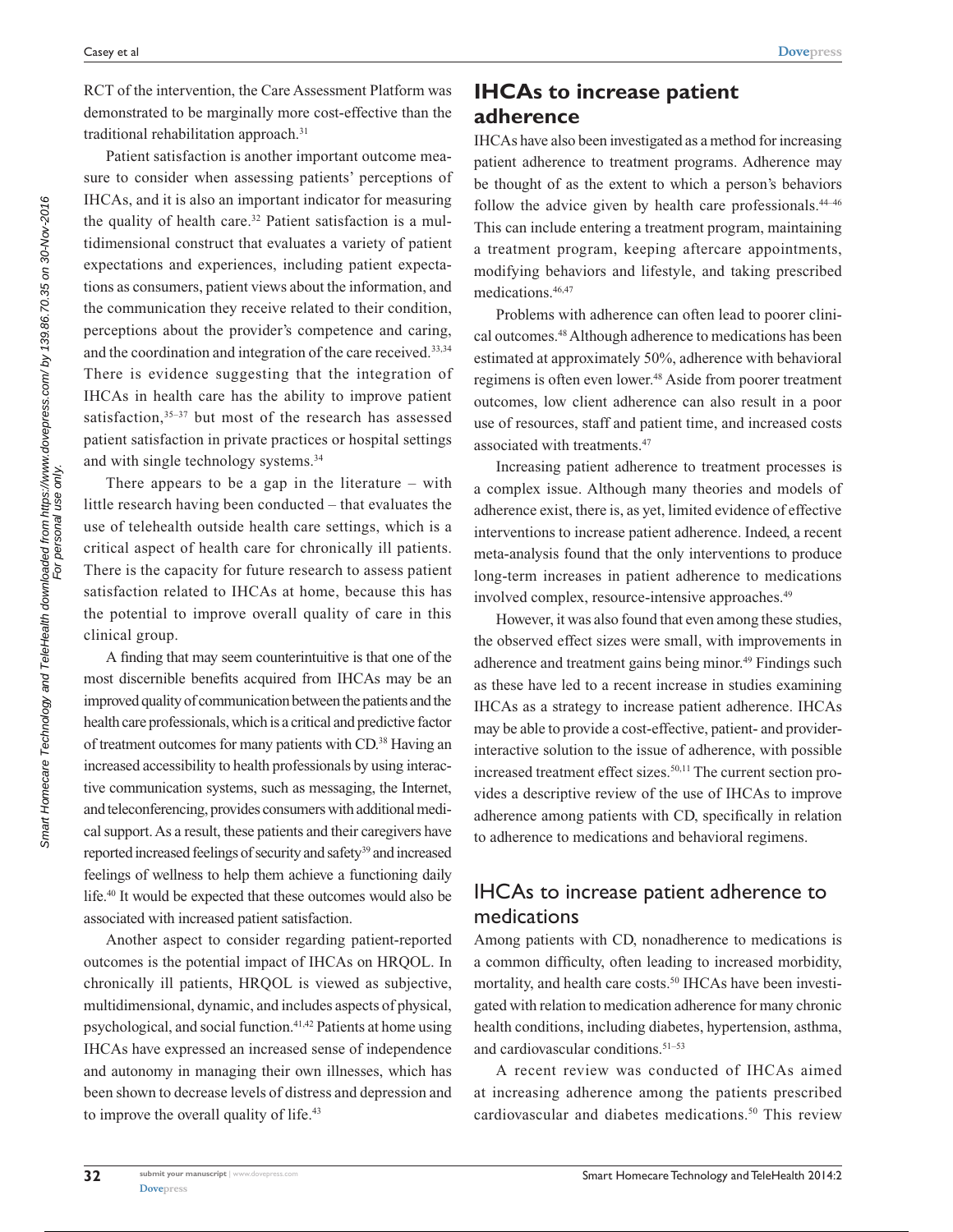identified 13 RCTs. Interventions ranged from one-way reminder systems to interactive interventions delivered by telephone, using voice recognition technology and interactive computer media interventions. The review found that there was an overall lack of high-quality research in this area, but that current results indicate IHCAs have the potential to facilitate increased patient adherence to medications, albeit with small effect sizes. The review found the strongest evidence for the efficacy of the electronic reminder systems, as opposed to the more complex interactive systems.<sup>50</sup>

IHCAs have also been used to facilitate increased patient adherence to medications among patients with asthma. These interventions typically involve online monitoring of symptoms, health education, counseling, feedback, and prompts regarding medication use. Jan et al<sup>54</sup> found that an Internetbased interactive program was able to improve patient monitoring of asthma symptoms significantly and adherence with asthma medications over the course of a 12-week RCT. These increased adherence rates led to improved clinical outcomes among the intervention sample. However, it is important to note that effect sizes were not reported in this trial nor was the follow-up data for the sample.

The results of Jan et  $al<sup>54</sup>$  are supported by other studies in the field, such as that by Rasmussen et al.<sup>55</sup> In this study, it was demonstrated in an RCT of 300 adults with asthma that an IHCA was able to increase the patient's adherence to asthma medication, improve clinical outcomes, and improve the patient's quality of life.<sup>55</sup> Although effect sizes were not reported for this study, it provides supporting evidence concerning the long-term positive effects of IHCAs in the area of patient adherence to medications.

## IHCAs to increase patient adherence to behavioral regimens

Recent studies have shown IHCAs to be a promising intervention for increasing patient adherence to behavioral regimens. These regimens can include activities such as self-monitoring, management of symptoms, and lifestyle changes.

A recent review examined the effectiveness of IHCAs to assist in the self-monitoring of symptoms among youth with chronic health conditions.<sup>56</sup> The authors identified nine RCTs, of which seven displayed positive effects relating to increased client adherence in self-monitoring and improved treatment outcomes when compared to control conditions.

Ryan et al<sup>57</sup> reported on an Internet-based IHCA to assist low-income patients with type 2 diabetes monitor blood glucose levels and receive health-related information and support. They found low patient adherence to the program, with patients recording glucose levels into the online system approximately twice per week rather than once per day, and using the health application once per week rather than every second day. However, the authors found that the patients who used the IHCA more frequently experienced improved outcomes for diabetes. High costs associated with the 13-month trial were also reported. These included the costs of providing participants with computers, Internet connection, computer literacy training, technological support and repairs, and diabetes-specific treatment equipment.<sup>57</sup>

IHCAs have also been used to facilitate patient adherence to weight loss regimens among overweight and obese women who were at an increased risk of developing breast cancer<sup>58</sup> and other chronic illnesses, such as hypertension.<sup>59</sup> While many studies have reported the positive effects of IHCAs at increasing adherence to behavioral regimens, others have found no additional benefits from the use of the online programs when compared to control conditions.<sup>60</sup>

There are many theories of adherence, however many studies to date report on the efficacy of IHCAs that have been developed without reference to one of these theories. Efficacy of IHCAs may be able to be improved if the technologies are developed based on current models and theories of patient adherence. Furthermore, many studies fail to report effect sizes for interventions, and lack methodological rigor.

# **Challenges of effective implementation**

The implementation of any technology-based health strategy is usually complex and multidimensional. The challenges include the technological development itself, cost recovery, as well as adoption by what may be a resistant community of differing stakeholders.

All technology is rapidly evolving with new technologies constantly appearing in the market, which has two main effects. It either supersedes the current technology, or it is an enabler/aggregator, which ties a group of technologies together. It is the enabler/aggregator aspect that allows the aforementioned interconnectedness of technology, allowing the technology to pervade many areas of everyday living.

An example is the smartphone, which ties together communications systems, personal data assistant systems, and computing/networking systems. Moore's law is a widely held maxim that is commonly used to describe the evolution of technology. Moore's law theorizes that technology will roughly double in complexity every 2 years<sup>61</sup> with a corresponding miniaturization and cost reduction of about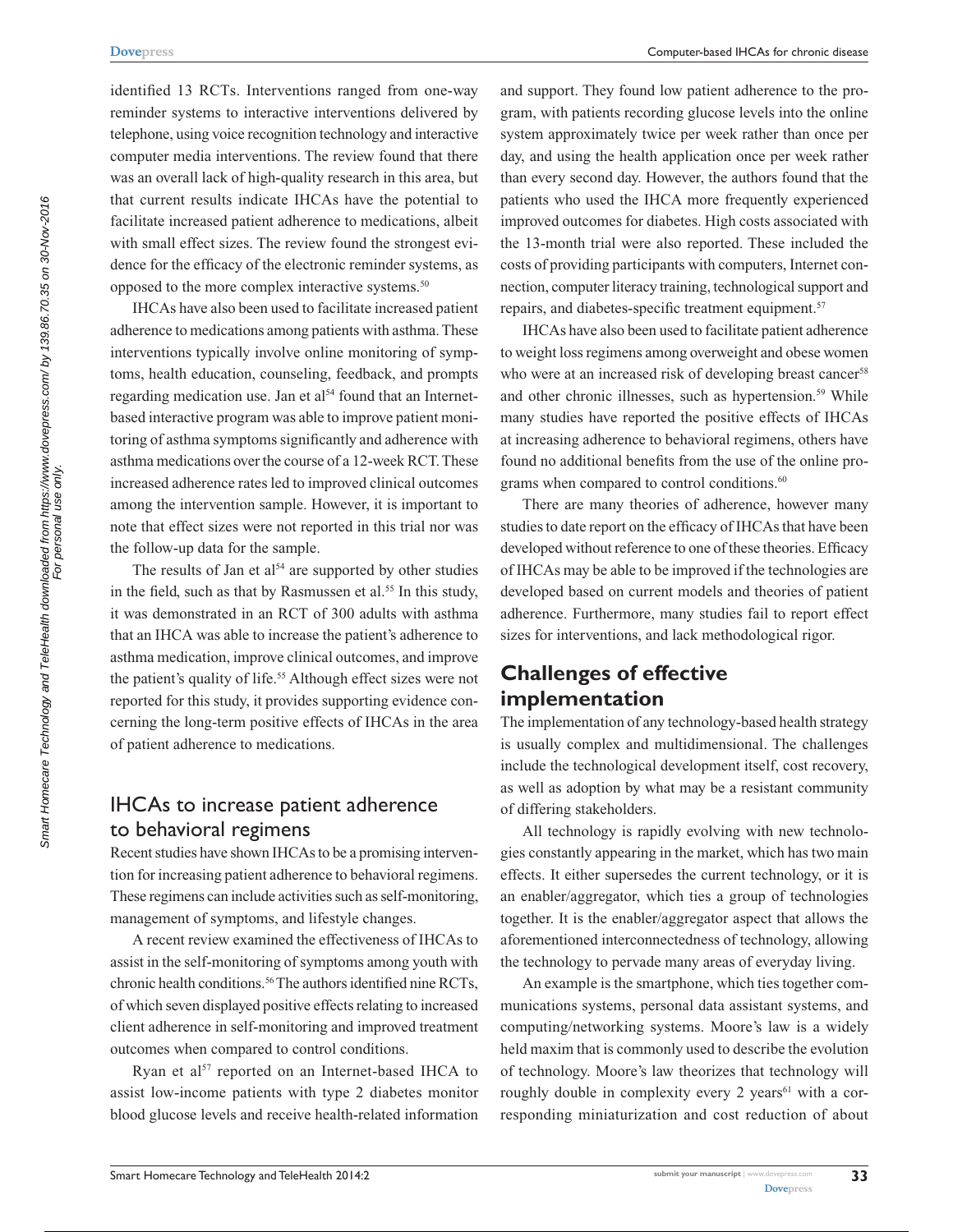the same magnitude. The implication is that technology will become faster, more powerful, smaller, and cheaper every 2 years. Thus, in the design of any new technology or e-health system where the project design cycles (typically, 2 years or more) are of the order of Moore's law, then the completed technology will be out of date at the time of its release. Hence, it is the application of the technology that becomes more important rather than just the technology itself. Thus, the propensity for the convergence of similar technologies to coalesce into a single device has emerged and been found useful for e-health applications; for example, Rowlands et al $62,63$  utilized a smartphone – as a survey instrument, information website, and personal health monitor – as a convergence of a health activity sensor<sup>64</sup> and e-health gateway.65

In the smartphone example, an internal minimum viable product using a single smartphone supported by a back-end cloud-based server was developed. The implementation used a sensor to capture movement, which was aggregated by the smartphone, and sent to the cloud-based server.<sup>62</sup>

The role of the cloud-based server was twofold. First, the server needed to collect incoming data from multiple participants and store the data in a database. Second, it needed to be able to transform and to serve the data via a web interface to the participants and the health care professional. The website that was developed also allowed for the education of the participant. The web pages could be accessed using the smartphone or any web-enabled device through the use of a browser. In the implementation, data security was maintained using an internal intranet with secure sockets layer (SSL) 128-bit level security, as well as defined policies on access and password protection. These are well-known, wellaccepted, and commonly available procedures that allowed the development to be accelerated.

The implemented system was developed by a multidisciplinary team, who – through focus group discussions – developed a user requirement, which was then rolled out to a technology trial before beta testing with a group of high-adherence users. Following the internal trial, a clinical cohort was identified for future testing. Interactive user feedback was developed and used as a basis for follow-up focus group testing.<sup>63</sup>

Of course, it is not the technology alone that constitutes the provision of new services and opportunities, but the integration of the technology that captures and leverages or automates the expertise of health professionals. Without the value added for the health professional, then the uptake and acceptance of the technology will be very low, since there is little to no extra benefit to them using it over the methods that they are currently employing.

The challenge in gaining acceptance of these new technologies requires interactions and understanding of the three main stakeholder groups: 1) health professionals and scientists working in a research organization; 2) end users of the technology, such as patients, outpatients, interested consumers, and community dwellers; and 3) commercial partners.

While the three groupings embarking on the technological development share some common goals or desires, they come from very different organizational cultures where different expectations, methods of communication, language, and processes are prevalent.

Research organizations – whether pure or applied – are focused on the creation of new knowledge. This may include new methods and the application of frontier technologies. By the very nature of this focus, outcomes can challenge existing ideas and perceptions and are generally viewed as a high-risk activity that can be expensive.

Any new technologies developed may be somewhat raw initially, including functional rather than sophisticated devices, complex operations, and outcomes for a lay person. Individuals in these groups are committed to sharing this knowledge in the worldwide community and may be less interested in the implementation of technologies into everyday use. Organizationally, individuals are encouraged to be free thinking and unaccustomed to short-term deadlines and commercial considerations, such as design for mass manufacture.

Medical organizations are primarily focused on the delivery of health services in what is increasingly a servicedriven model, with low overheads and dependence on approved transactional processes. These organizations are often hierarchical, driven by long certification processes and are traditionally slow adopters because of the consequences of failure; they adopt evidence-based approaches through lengthy trial periods. User groups may include the unwilling, reluctant participants as well as those motivated self-help individuals who are interested in consumer products for lifestyle monitoring. The introduction of technology to both organizations and individuals can be challenging for the existing culture. Harding et al<sup>66</sup> introduced a personalized physical activity technology into sport as a personal tool, as well as an automated expert, which could then be used by an early adopter user base of the technologically literate. Even so, both community perception and resistance to the technology were variable, suggesting this would appear to be a best possible scenario for a medical technology equivalent.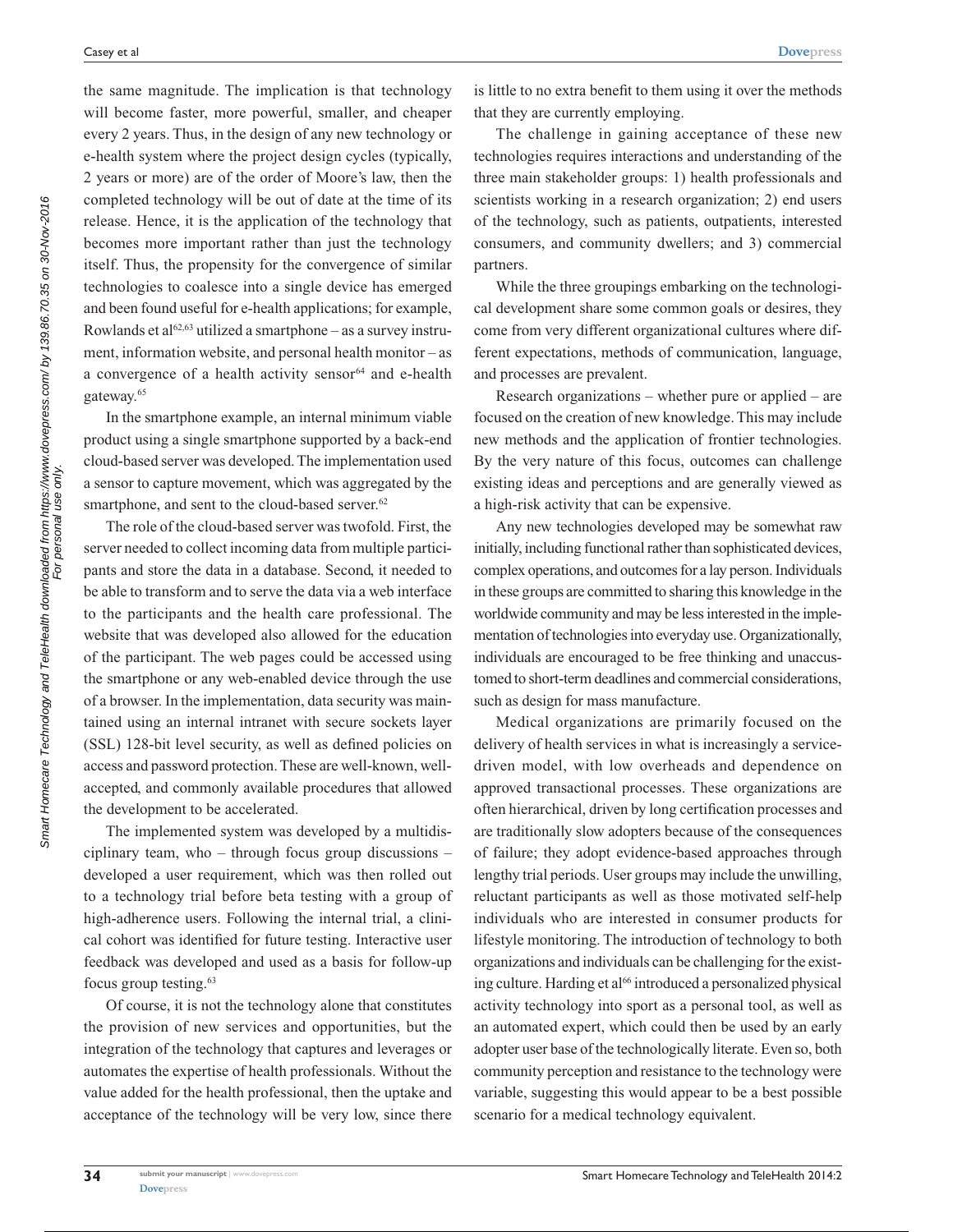The development of technology is usually accompanied by development costs and lengthy testing processes in an iterative cycle until a product (internal or commercial) is ready for release. In all cases, developers of technology need to satisfy their stakeholders or investors that there is likely to be a good return on investment through technology adoption, successful interventions, and/or product sales.

Development of the products requires a well-established business plan from prototype to mass manufacture to projected sales. Technologies developed must use components with favorable cost, availability, and reliability; the requirements for the technology are often that it needs to be unique or first to market. The developed technology should attract sufficient sales to return to investors approximately ten times the investment. Often, the consumer market is the only way to achieve this. Regular and close interaction between all of the groups is essential for novel technologies to be developed, trialed, and rolled out to commercial production.

Successful commercialization of any technology requires the identification of the market, costs to bring to market, and the model of income generation or cost recovery in the event of internal use. In the case of software for a smartphone-based system developers should consider not only the developer cost,<sup>64</sup> but that of offering support, whether the software will be restricted to a few models and versions of an operating system and whether back-end cloud-based systems are scalable. A model where additional computer processing units can be used in times of high load is also a consideration. Cost recovery of any medical technology is critical to the success of the technology, as high-capital cost items limit market penetration. Many medical product firms, particularly in information technology, opt for a transactional-based cost recovery.

In either case, approval to bill the costs directly either by transaction, service, or a service that relies on the technology as a health care-approved cost code is essential for direct medical industry support from its professionals.

Another key consideration is the technological literacy and time overhead for use. This is quite often forgotten or understated in the development of technology. If the technology is not intuitive and easy to use, then it is not likely to be received strongly. If the technology requires that the user undergoes formalized training in the use of the product, then it is also not likely to be received positively. Of course, this will vary with the background, experience, and expectation of return of the user. If aiming the ICHA or service for use in the general community, then it should be simple, quick, and easy

to use. If the device takes too long to set up or is unwieldy to use, then uptake is unlikely. The study by Rowlands et  $a^{63}$ found that one of the confounding issues with the technology was the involvement of the human factor.

A final challenge of effective implementation is providing feedback to the user in a viable and meaningful form. This will be different for each stakeholder. The health care professional will want the data in a form that can be manipulated to allow varying levels of scientific analysis. The user will require the information presented in a form that is easy to digest and that tells them something essential without having to mine data or analyze the data to any depth.

This feedback requires a multidisciplinary approach using: 1) technologists to generate the feedback on the IHCA and let the other team members know what is possible; 2) psychologists to assess effectiveness and develop presentation; 3) health care professionals to determine what information is required; and 4) educational designers to develop appropriate interfaces that will create change and ensure its sustainability.

Overall, the technologic development and effective implementation of an ICHA is a complex multidisciplinary operation, which needs to take into account the needs of the various stakeholders as well as drawing together the most suitable technology.

#### **Conclusion**

The aim of this paper was to provide a descriptive review of IHCAs within the treatment of CDs. IHCAs can support participatory decision making by providing the unique infrastructure needed to deliver support for the multiple requirements of patients with CD. Given the heterogeneous nature of CDs, this review focused on the broader aspects concerning implementation and the uptake of these interventions. Patient perceptions and acceptability of these services are key to the successful uptake of IHCAs. Research suggests that IHCAs have the potential to increase patient satisfaction with treatment services and promote an improved QOL.

IHCAs may also be useful in promoting patient adherence to medication and behavioral regimens, leading to improved treatment outcomes. However, as discussed, the implementation of these technologies is not without challenges. The collaboration between key stakeholders and careful attention to user needs and capabilities will be vital in realizing the further potential in this area to improve health care for patients with chronic diseases.

The current research indicates that IHCAs have the potential to improve and to change considerably the way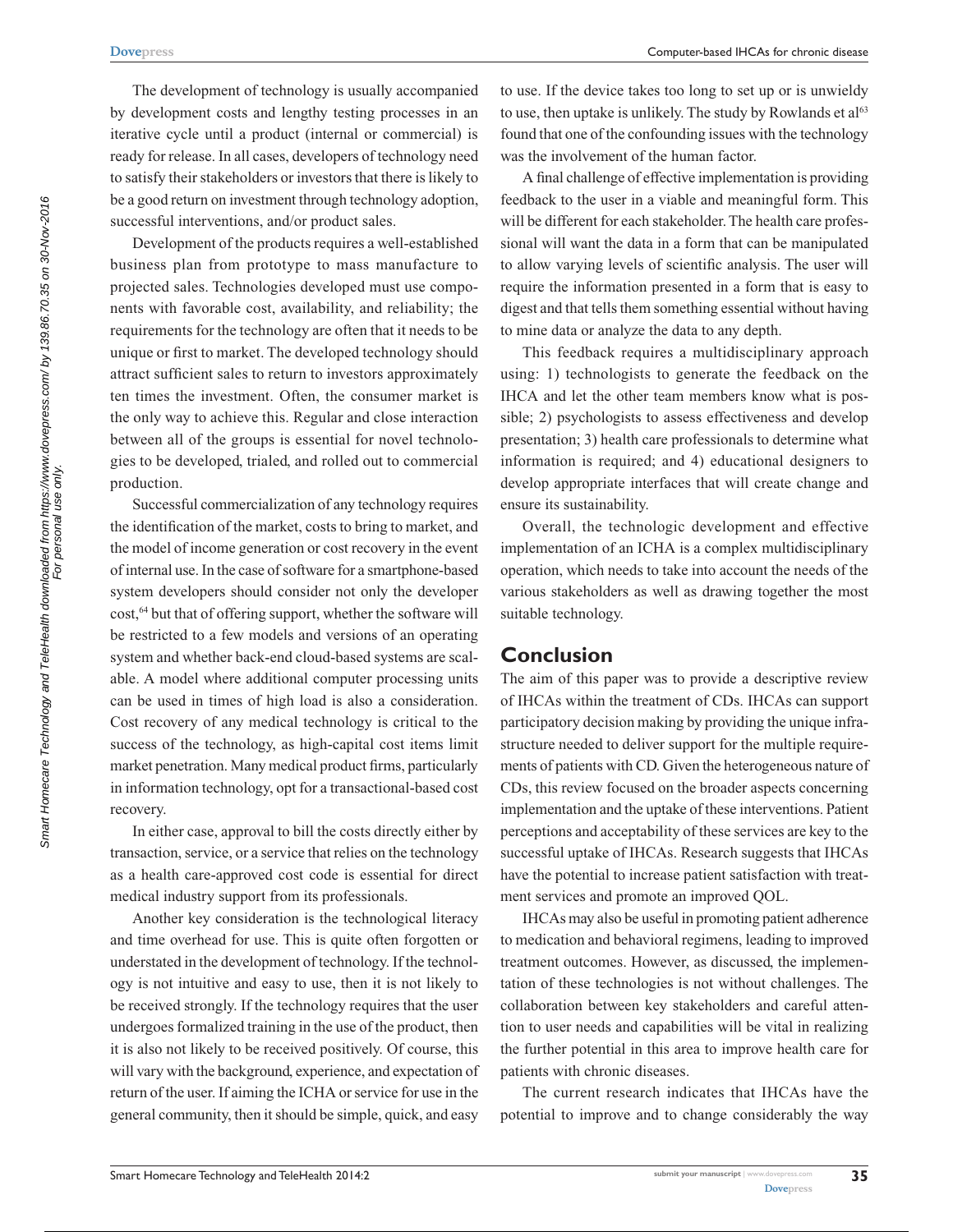in which patients with CDs communicate with health professionals, seek information, and monitor and engage in treatments. Future research and practice within this area will likely be influenced by technological developments, such as Web 3.0. While previous Internet-based tools (Web 1.0) and current social media (Web 2.0) configurations/ platforms proliferate in the health care environment, creating a mass collaboration between content creator and user, the new technology (Web 3.0) will be based on intelligent web applications using: 1) natural language processing; 2) machine-based learning and reasoning; and 3) intelligent applications. The architecture underpinning Web 3.0 will allow a heightened tailoring of online information searches and requests – specifically geared to the users' preferences and needs. Such configurations will allow users: to maximize search results; have access to open-source software platforms; and to minimize the time-related tasks associated with online health information retrieval, service searching, and medical dialogue. Another advantage to the emerging Web 3.0 space is that it will be a very fast and customizable application that can run and be supported by any device, computer, or mobile platform, and it will have open access to global databases (cloud data).

However, even with such technological advances, it is important that the development of IHCAs be guided by patients and practitioners. Future research needs to be led by consumers, rather than assessing need and satisfaction on a post hoc basis. This integration of scientist–practitioner development will likely facilitate improved uptake and integration of the technologies, potentially overcome some of the current challenges in implementation, and lead to improved treatment outcomes for patients. With the various technological applications that underpin the participatory decisionmaking model, the future of health care delivery promises much in its efforts to create those environments where the patient is central to self-managed treatment of CD.

### **Disclosure**

The authors report no conflicts of interest in this work.

#### **References**

- 1. Haux R, Ammenwerth E, Herzog W, Knaup P. Health care in the information society. A prognosis for the year 2013. *Int J Med Inform*. 2002;66(1–3):3–21.
- 2. World Health Organization. Global Status Report on Noncommunicable Diseases. Geneva: World Health Organization; 2010. Available from: [http://whqlibdoc.who.int/publications/2011/9789240686458\\_eng.](http://whqlibdoc.who.int/publications/2011/9789240686458_eng.pdf?ua=1) [pdf?ua=1](http://whqlibdoc.who.int/publications/2011/9789240686458_eng.pdf?ua=1). Accessed December 11, 2013.
- 3. Australian Bureau of Statistics. National Health Survey: summary of results, 2007-2008 (reissue). Available from [http://www.abs.gov.au/](http://www.abs.gov.au/AUSSTATS/abs@.nsf/Latestproducts/4364.0Main%20Features12007-2008%20(Reissue)?opendocument&tabname=Summary&prodno=4364.0&issue=2007-2008%20(Reissue)&num=&view=) [AUSSTATS/abs@.nsf/Latestproducts/4364.0Main%20Features12007-](http://www.abs.gov.au/AUSSTATS/abs@.nsf/Latestproducts/4364.0Main%20Features12007-2008%20(Reissue)?opendocument&tabname=Summary&prodno=4364.0&issue=2007-2008%20(Reissue)&num=&view=) [2008%20\(Reissue\)?opendocument&tabname=Summary&prodno=](http://www.abs.gov.au/AUSSTATS/abs@.nsf/Latestproducts/4364.0Main%20Features12007-2008%20(Reissue)?opendocument&tabname=Summary&prodno=4364.0&issue=2007-2008%20(Reissue)&num=&view=) [4364.0&issue=2007-2008%20\(Reissue\)&num=&view=.](http://www.abs.gov.au/AUSSTATS/abs@.nsf/Latestproducts/4364.0Main%20Features12007-2008%20(Reissue)?opendocument&tabname=Summary&prodno=4364.0&issue=2007-2008%20(Reissue)&num=&view=) Accessed December 11, 2013.
- 4. Bousquet J, Anto JM, Sterk PJ, et al. Systems medicine and integrated care to combat chronic noncommunicable diseases. *Genome Med*. 2011;3(7):43.
- 5. Parchman ML, Zeber JE, Palmer RF. Participatory decision making, patient activation, medication adherence, and intermediate clinical outcomes in type 2 diabetes: a STARNet study. *Ann Fam Med*. 2010;8(5): 410–417.
- 6. Institute of Medicine. *Envisioning the National Health Care Quality Report*. Bethesda, MD: Institute of Medicine; 2000. Available from <http://www.nap.edu/openbook.php?isbn=030907343X>. Accessed December 11, 2013.
- 7. Heisler M, Bouknight RR, Hayward RA, Smith DM, Kerr EA. The relative importance of physician communication, participatory decision making, and patient understanding in diabetes self-management. *J Gen Intern Med*. 2002;17(4):243–252.
- 8. EPG Health Media. *Healthcare Professional use of Mobile Devices: A comparative study between Europe and US in 2010 and 2012*; 2012. Available from: [http://www.epghealthmedia.com/docs/reports/mobile](http://www.epghealthmedia.com/docs/reports/mobile-report-abstract.pdf)[report-abstract.pdf](http://www.epghealthmedia.com/docs/reports/mobile-report-abstract.pdf). Accessed December 11, 2013.
- 9. World Health Organization. *mHealth: New Horizons for Health through Mobile Technologies: Second Global Survey on eHealth*. Geneva: World Health Organization; 2011. Available from: [http://www.who.int/goe/](http://www.who.int/goe/publications/goe_mhealth_web.pdf) [publications/goe\\_mhealth\\_web.pdf](http://www.who.int/goe/publications/goe_mhealth_web.pdf). Accessed November 12, 2013.
- 10. Han JH, Sunderland N, Kendall E, Gudes O, Henniker G. Professional practice and innovation: Chronic disease, geographic location and socioeconomic disadvantage as obstacles to equitable access to e-health. *HIM J*. 2010;39(2):30–36.
- 11. Murray E, Burns J, See TS, Lai R, Nazareth I. Interactive Health Communication Applications for people with chronic disease [review]. *Cochrane Database Syst Rev*. 2005;4:CD004274.
- 12. Boulos MN, Wheeler S, Tavares C, Jones R. How smartphones are changing the face of mobile and participatory healthcare: an overview, with example from eCAALYX. *BioMed Eng Online*. 2011;10:24.
- 13. Mack J. *The iPad in the Doctor's Office: Understanding What Physicians and Patients Desire from mHealth Applications*. Newtown, PA: VirSci Corporation; 2012. Available fr[om: h](http://www.pharma-mkting.com/news/pmn118-article01.pdf)ttp://www.pharma-mkting.com/ [news/pmn118-article01.pdf.](http://www.pharma-mkting.com/news/pmn118-article01.pdf) Accessed December 11, 2013.
- 14. Usher WT. Australian health professionals' social media (Web 2.0) adoption trends: early 21st century health care delivery and practice promotion. *Aust J Prim Health*. 2012;18(1):31–41.
- 15. Boschen MJ, Casey LM. The use of mobile telephones as adjuncts to cognitive behavioral psychotherapy. *Professional Psychology: Research and Practice*. 2008;39(5):546–552.
- 16. Clough BA, Casey LM. Technological adjuncts to enhance current psychotherapy practices: a review. *Clin Psychol Rev*. 2011;31(3): 279–292.
- 17. Usher W, Laakso E, James D, Rowlands D. The connective matrix of emerging health technologies: E-Health solutions for people with chronic disease. *International Journal of E-Health and Medical Communications*. 2013;4(3):94–114.
- 18. Hurling R, Catt M, Boni MD, et al. Using internet and mobile phone technology to deliver an automated physical activity program: randomized controlled trial. *J Med Internet Res*. 2007;9(2):e7.
- 19. Rolim CO, Koch FL, Westphall CB, Werner J, Fracalossi A, Salvador GS. *A Cloud Computing Solution for Patient's Data Collection in Health Care Institutions: Proceedings of eHealth, Telemedicine, and Social Medicine, ETELEMED '10, Second International Conference, St Maarten, The Netherlands Antilles, February 10–16, 2010*. Los Alamitos, CA, USA: Conference Publishing Services; 2010.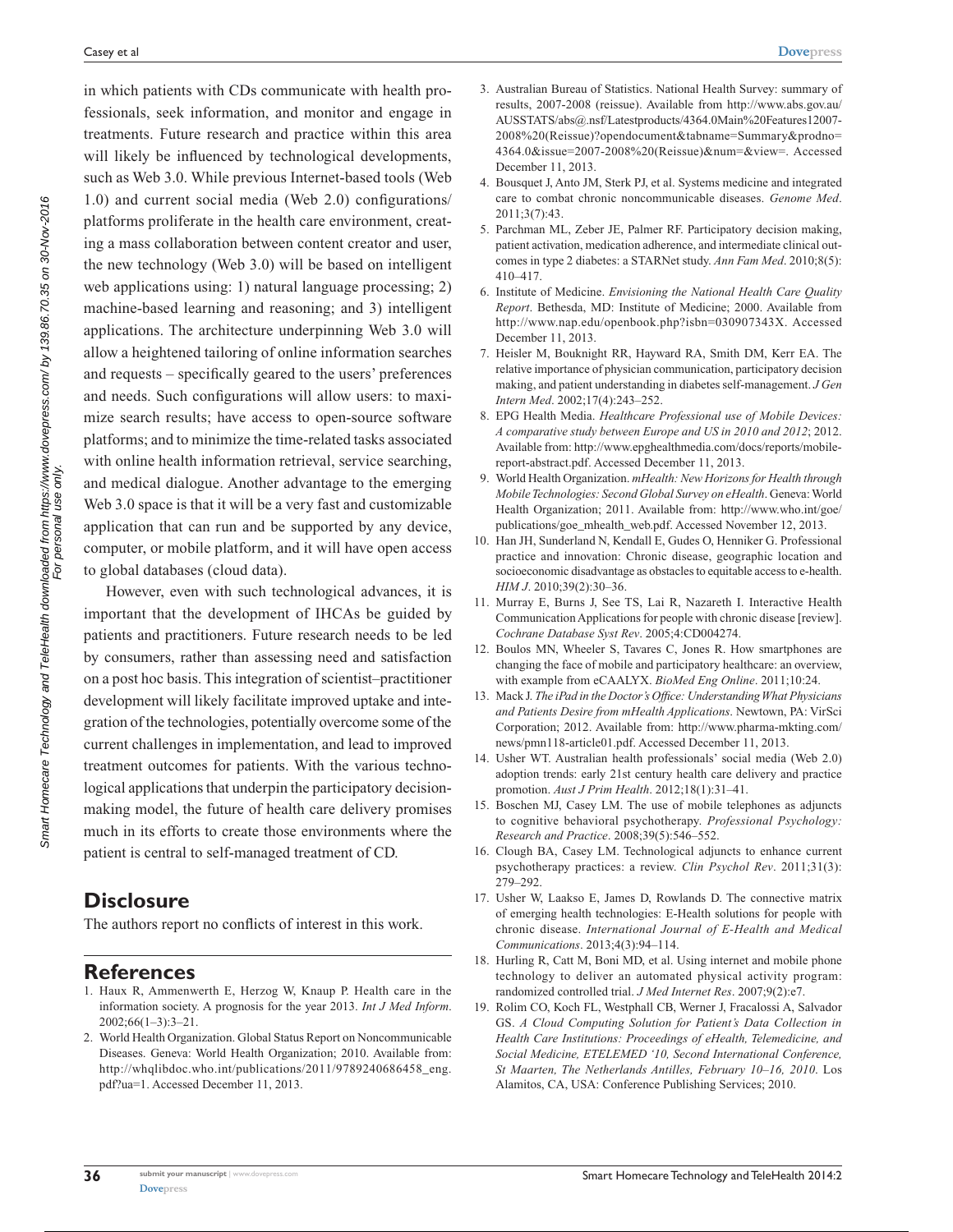- 20. Or CK, Karsh BT. A systematic review of patient acceptance of consumer health information technology. *J Am Med Inform Assoc*. 2009;16(4):550–560.
- 21. Davis FD. Perceived usefulness, perceived ease of use, and user acceptance of information technology. *MIS Quarterly*. 1989;13(3): 319–340.
- 22. Venkatesh V, Morris MG, Davis GB, Davis FD. User acceptance of information technology: Toward a unified view. *MIS Quarterly*. 2003;27(3):425–478.
- 23. Calvin KL, Karsh BT. The Patient Technology Acceptance Model (PTAM) for Homecare Patients with Chronic Illness. *Proceedings of the Human Factors and Ergonomics Society Annual Meeting*. 2006;50(10): 989–993.
- 24. Scalvini S, Baratti D, Assoni G, Zanardini M, Comini L, Bernocchi P. Information and communication technology in chronic diseases: a patient's opportunity. *J Med Person*. 2013:1–5.
- 25. Akesson KM, Saveman BI, Nilsson G. Health care consumers' experiences of information communication technology – a summary of literature. *Int J Med Inform*. 2007;76(9):633–645.
- 26. Becker A, Herzberg D, Marsden N, Thomanek S, Jung H, Leonhardt C. A new computer-based counselling system for the promotion of physical activity in patients wtih chronic diseases – results from a pilot study. *Patient Educ Couns*. 2011;83(2):195–202.
- 27. Milne D, Sheeran L, Holmes M, Tidhar G, Aranda S. Trialling a patient-led cancer care website in an acute cancer care setting. *Journal of Research in Nursing*. 2012;17(6):538–554.
- 28. Rahimpour M, Lovell NH, Celler BG, McCormick J. Patients' perceptions of a home telecare system. *Int J Med Inform*. 2008;77(7):486–498.
- 29. Winkelman WJ, Leonard KJ, Rossos PG. Patient-perceived usefulness of online electronic medical records: employing grounded theory in the development of information and communication technologies for use by patients living with chronic illness. *J Am Med Inform Assoc*. 2005;12(3):306–314.
- 30. Varnfield M, Karunanithi M, Särelä A, et al. Uptake of a technologyassisted home-care cardiac rehabilitation program. *Med J Aust*. 2011;194(4):S15–S19.
- 31. Karunanithi M, Varnfield M, Ding H, Garcia E, Whittaker F, Särelä A. Care assessment platform: an ICT-enabled home care model for secondary prevention of cardiovascular diseases. *Conf Proc IEEE Eng Med Biol Soc*. 2010;2010:5266.
- 32. Messner ER. Quality of care and patient satisfaction: The improvement efforts of one emergency department. *Topics in Emergency Medicine.* 2005;27(2):132–141.
- 33. Zabada C, Singh S, Munchus G. The role of information technology in enhancing patient satisfaction. *British Journal of Clinical Governance*. 2001;6(1):9–16.
- 34. Roham M, Gabrielyan AR, Archer NP. Predicting the impact of hospital health information technology adoption on patient satisfaction. *Artif Intell Med*. 2012;56(2):123–135.
- 35. Irani JS, Middleton JL, Marfatia R, Omana ET, D'Amico F. The use of electronic health records in the exam room and patient satisfaction: a systematic review. *J Am Board Fam Med*. 2009;22(5):553–562.
- 36. Kazley AS, Diana ML, Ford EW, Menachemi N. Is electronic health record use associated with patient satisfaction in hospitals? *Health Care Manage Rev*. 2012;37(1):23–30.
- 37. Rahimi B, Vimarlund V. Methods to evaluate health information systems in healthcare settings: a literature review. *J Med Syst*. 2007;31(5):397–432.
- 38. Agha Z, Schapira RM, Laud PW, McNutt G, Roter DL. Patient satisfaction with physician-patient communication during telemedicine. *Telemed J E Health*. 2009;15(9):830–839.
- 39. Olsson A, Engström M, Skovdahl K, Lampic C. My, your and our needs for safety and security: relatives' reflections on using information and communication technology in dementia care. *Scand J Caring Sci*. 2012;26(1):104–112.
- 40. Nilsson C, Ohman M, Söderberg S. Information and communication technology in supporting people with serious chronic illness living at home – an intervention study. *J Telemed Telecare*. 2006;12(4): 198–202.
- 41. Poradzisz M, Florczak KL. Quality of life: input or outcome? *Nurs Sci Q*. 2013;26(2):116–120.
- 42. Taylor RM, Gibson F, Franck LS. A concept analysis of health-related quality of life in young people with chronic illness. *J Clin Nurs*. 2008;17(14):1823–1833.
- 43. Williams GC, Lynch M, Glasgow RE. Computer-assisted intervention improves patient-centered diabetes care by increasing autonomy support. *Health Psychol*. 2007;26(6):728–734.
- 44. Friedman IM, Litt IF. Adolescents' compliance with therapeutic regimens: Psychological and social aspects and intervention. *J Adolesc Health Care*. 1987;8(1):52–67.
- 45. McDonald HP, Garg AX, Haynes RB. Interventions to enhance patient adherence to medication prescriptions: scientific review. *JAMA*. 2002;288(22):2868–2879.
- 46. Nosé M, Barbui C, Gray R, Tansella M. Clinical interventions for treatment non-adherence in psychosis: meta-analysis. *Br J Psychiatry*. 2003;183:197–206.
- 47. Chen A. Noncompliance in community psychiatry: a review of clinical interventions. *Hosp Community Psychiatry*. 1991;42(3):282–287.
- 48. Haynes RB, McDonald HP, Garg AX. Helping patients follow prescribed treatment: clinical applications. *JAMA*. 2002;288(22):2880–2883.
- 49. Haynes RB, Ackloo E, Sahota N, McDonald HP, Yao X. Interventions for enhancing medication adherence [review]. *Cochrane Database Syst Rev*. 2008;2:CD000011.
- 50. Misono AS, Cutrona SL, Choudhry NK, et al. Healthcare information technology interventions to improve cardiovascular and diabetes medication adherence. *Am J Manag Care*. 2010;16(12 Suppl HIT):SP82–SP92.
- 51. Cleland J, Caldow J, Ryan D. A qualitative study of the attitudes of patients and staff to the use of mobile phone technology for recording and gathering asthma data. *J Telemed Telecare*. 2007;13(2):85–89.
- 52. Nijland N, van Gemert-Pijnen JE, Kelders SM, Brandenburg BJ, Seydel ER. Factors influencing the use of a Web-based application for supporting the self-care of patients with type 2 aiabetes: a longitudinal study. *J Med Internet Res*. 2011;13(3):e71.
- 53. Weymann N, Härter M, Dirmaier J. A tailored, interactive health communication application for patients with type 2 diabetes: study protocol of a randomised controlled trial. *BMC Med Inform Decis Mak*. 2013;13:24.
- 54. Jan RL, Wang JY, Huang MC, Tseng SM, Su HJ, Liu LF. An internetbased interactive telemonitoring system for improving childhood asthma outcomes in Taiwan. *Telemed J E Health*. 2007;13:257–268.
- 55. Rasmussen LM, Phanareth K, Nolte H, Backer V. Internet-based monitoring of asthma: a long-term, randomized clinical study of 300 asthmatic subjects. *J Allergy Clin Immunol*. 2005;115(6): 1137–1142.
- 56. Stinson J, Wilson R, Gill N, Yamada J, Holt J. A systematic review of internet-based self-management interventions for youth with health conditions. *J Pediatr Psychol*. 2009;34(5):495–510.
- 57. Ryan JG, Schwartz R, Jennings T, Fedders M, Vittoria I. Feasibility of an internet-based intervention for improving diabetes outcomes among low-income patients with a high risk for poor diabetes outcomes followed in a community clinic. *Diabetes Educ*. 2013;39(3): 365–375.
- 58. Cadmus-Bertram L, Wang JB, Patterson RE, Newman VA, Parker BA, Pierce JP. Web-based self-monitoring for weight loss among overweight/obese women at increased risk for breast cancer: the HELP pilot study. *Psychooncology*. 2013;22(8):1821–1828.
- 59. Piette JD, Datwani H, Gaudioso S, et al. Hypertension management using mobile technology and home blood pressure monitoring: results of a randomized trial in two low/middle-income countries. *Telemed J E Health*. 2012;18(8):613–620.
- 60. Miller DM, Moore SM, Fox RJ, et al. Web-based self-management for patients with multiple sclerosis: a practical, randomized trial. *Telemed J E Health*. 2011;17(1):5–13.